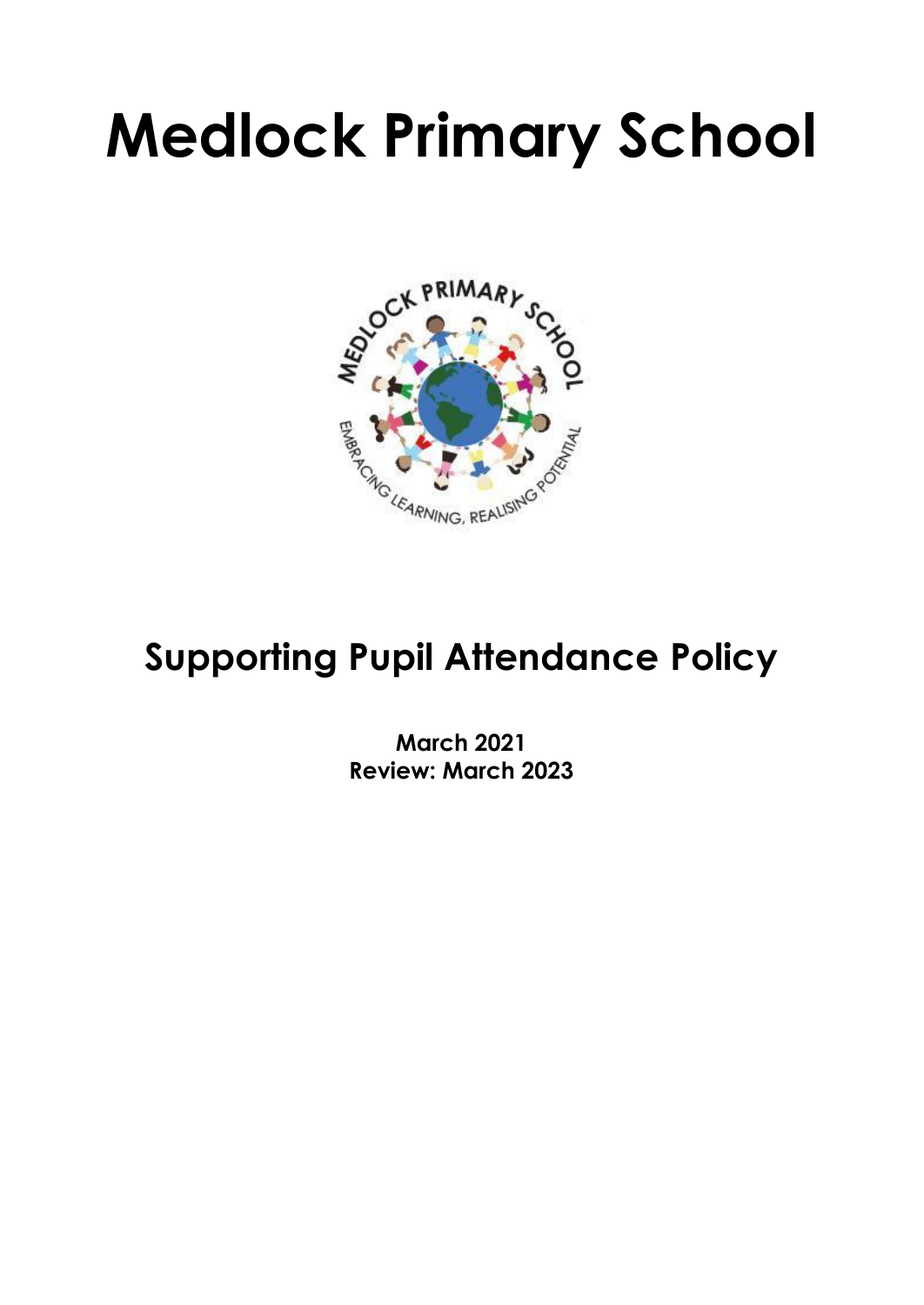#### **Contents**

#### **Introduction**

Legal Framework

Categorising Absence

Illness Medical/Dental Appointments Other Authorised Circumstances Excluded (No alternative provision made) Leave of Absence Religious Observance Study Leave Traveller Absence Late Arrival Unauthorised Absence

Deletions from the Register

Roles and Responsibilities Of the Governing Body Of the Leadership Team Of School Staff Of Parents

What Support Can Look Like

Using Attendance Data

Support Systems

Legal Interventions **Prosecution** Parenting Contracts Penalty Notices

Appendix 1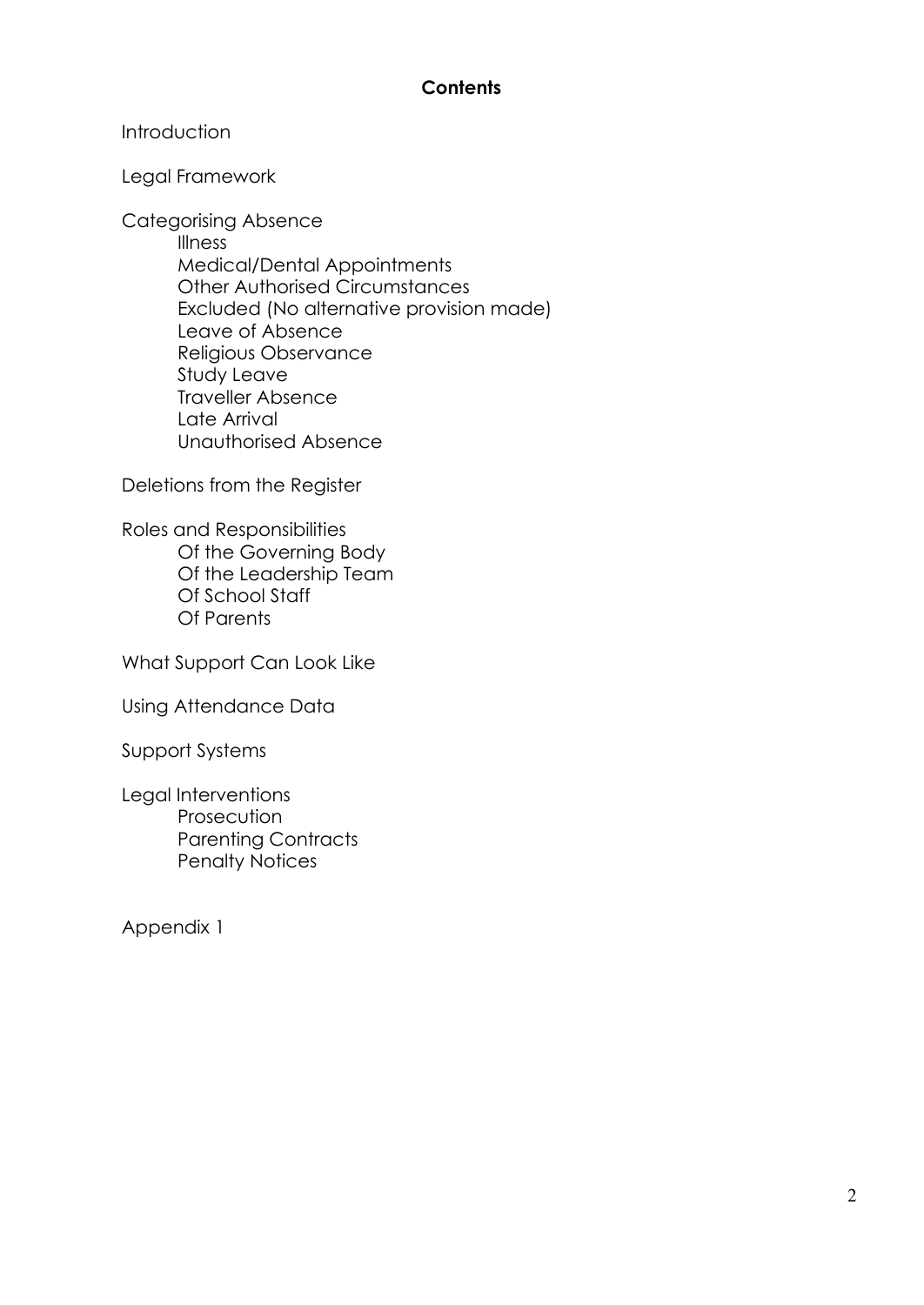#### **1. Introduction**

- 1.1 Medlock Primary School believes that regular school attendance is essential if children are to maximise the educational opportunities, become emotionally resilient; build their confidence and achieve their full potential.
- 1.2 Medlock values all pupils. As set out in this policy, we will work with families to identify the reasons for poor attendance and try to resolve any difficulties.
- 1.3 Medlock recognises that attendance is a matter for the whole school community. Our Attendance Policy should not be viewed in isolation; it is a strand that runs through all aspects of school life and is therefore supported by our policies on SEND, safeguarding, bullying, behaviour and learning. This policy also takes into account the Human Rights Act 1998, the Disability Discrimination Act 1995 and the Race Relations Act 2000.

#### **2. Legal Framework**

- 2.1 Section 7 of the 1996 Education Act states that parents must ensure that children of compulsory school age receive efficient full-time education suitable to their age, ability and aptitude to any special educational needs they may have, either by regular attendance at school or otherwise.
- 2.2 A child is of Compulsory School Age at the beginning of the term following their 5<sup>th</sup> birthday. A child ceases to be of compulsory school age on the last Friday in June if they are 16 by the end of the summer holidays.
- 2.3 Under the Education Act 1996, the Local Authority has a statutory responsibility to ensure that parents secure education for children of compulsory school age and where necessary, use legal enforcement.
- 2.4 The Education (Pupil Registration England) Regulations 2013, require schools to take an attendance register twice a day, once at the start of the morning session and then again during the afternoon session.
- 2.5 The school register must record whether the pupil was:
	- present;
	- absent;
	- present at approved educational activity; or
	- unable to attend due to exceptional circumstances.

#### **3. Categorising absence**

3.1 Where pupils of compulsory school age are recorded as absent, the register must show whether the absence is authorised or unauthorised.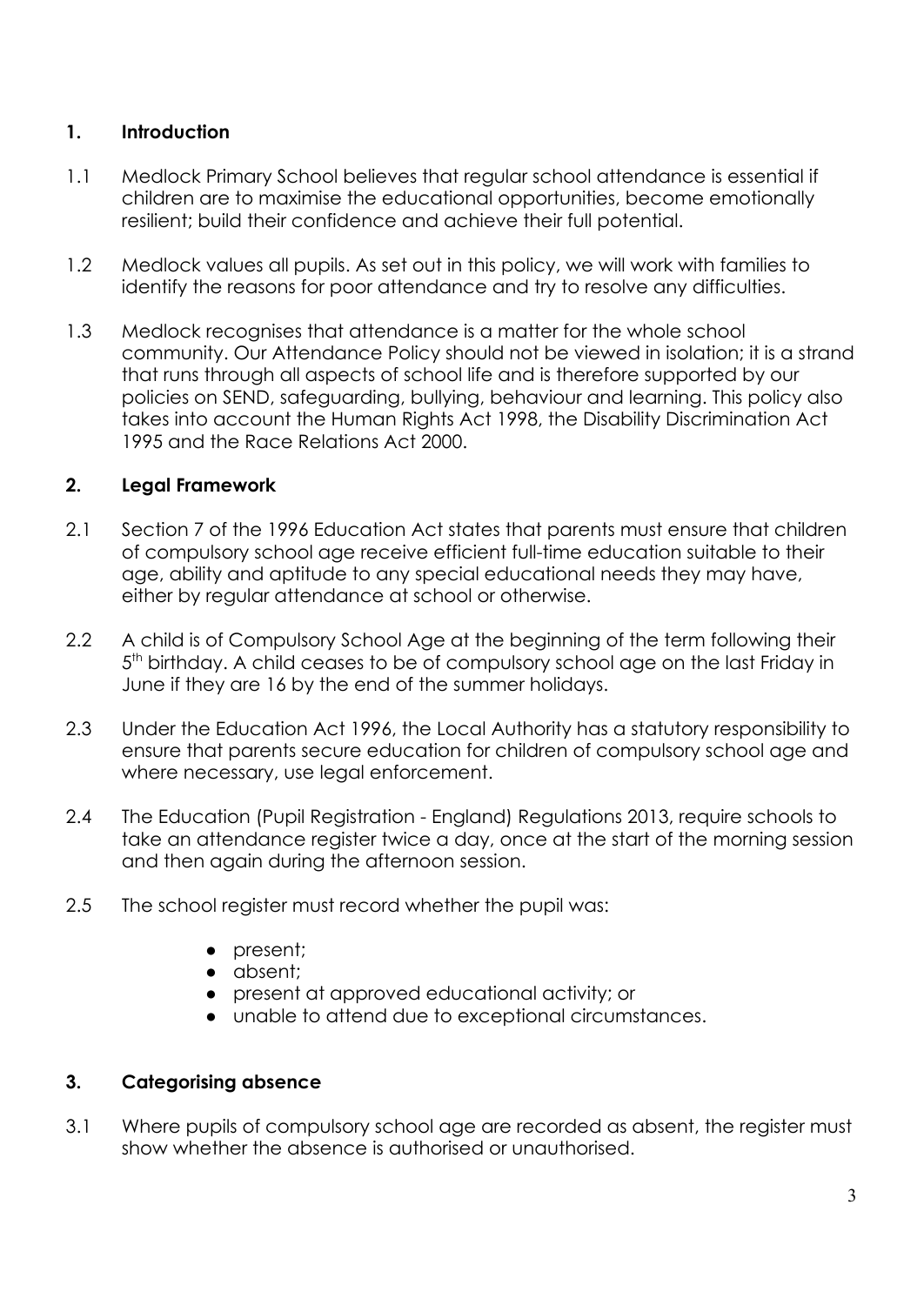- 3.2 Absence can only be authorised by the headteacher and cannot be authorised by parents. All absences will be treated as unauthorised unless a satisfactory explanation for the pupil's absence has been received. All decisions made by the headteacher are made in line with official guidance from the Department for Education (DfE) and the Local Authority.
- 3.3 Parents must advise the school by telephone on the first day of an absence and provide the school with an expected date of return. Evidence supporting the parents / carers explanation for the absence should be provided where appropriate.
- 3.4 Absence will be categorised as follows:
	- 1. Illness Parents may be asked to provide medical evidence to allow the head teacher to authorise absence where appropriate. This will usually be in the form of an appointment card, prescription etc.
	- 2. Medical/Dental Appointments Parents are advised where possible to make medical and dental appointments outside of the school day. Where this is not possible, pupils should only be absent for the time of the appointment and the travel time to and from the appointment. Parents must show the appointment card to school.
	- 3. Other Authorised Circumstances This relates to where there is cause for absence due to exceptional circumstances.
	- 4. Excluded (No alternative provision made) Exclusion from attending school is counted as an authorised absence. The child's class teacher/form tutor/Head of Year will make arrangements for work to be sent home.
- 3.5 Parents who need to take their child out of school during term time due to exceptional circumstances must send a written request to the headteacher. Evidence should be provided to support the request. All decisions made by the headteacher are made in line with official guidance from the Department for Education (DfE) and the Local Authority.

Retrospective requests will only be considered if it can be proved that it was not possible to inform the school prior to or during the absence. If it is found that a request could be made ahead of the absence the absence would then be categorised as **unauthorised**.

- 3.6. All requests for leave of absence that are granted will be responded to in writing outlining the conditions of the leave granted.
- 3.7 If a pupil fails to return and contact with the parents has not been made or received, school may take the pupil off the school's roll in compliance with the Education (Pupil Registration) (England) Regulations 2013. This means that the child will lose their school place.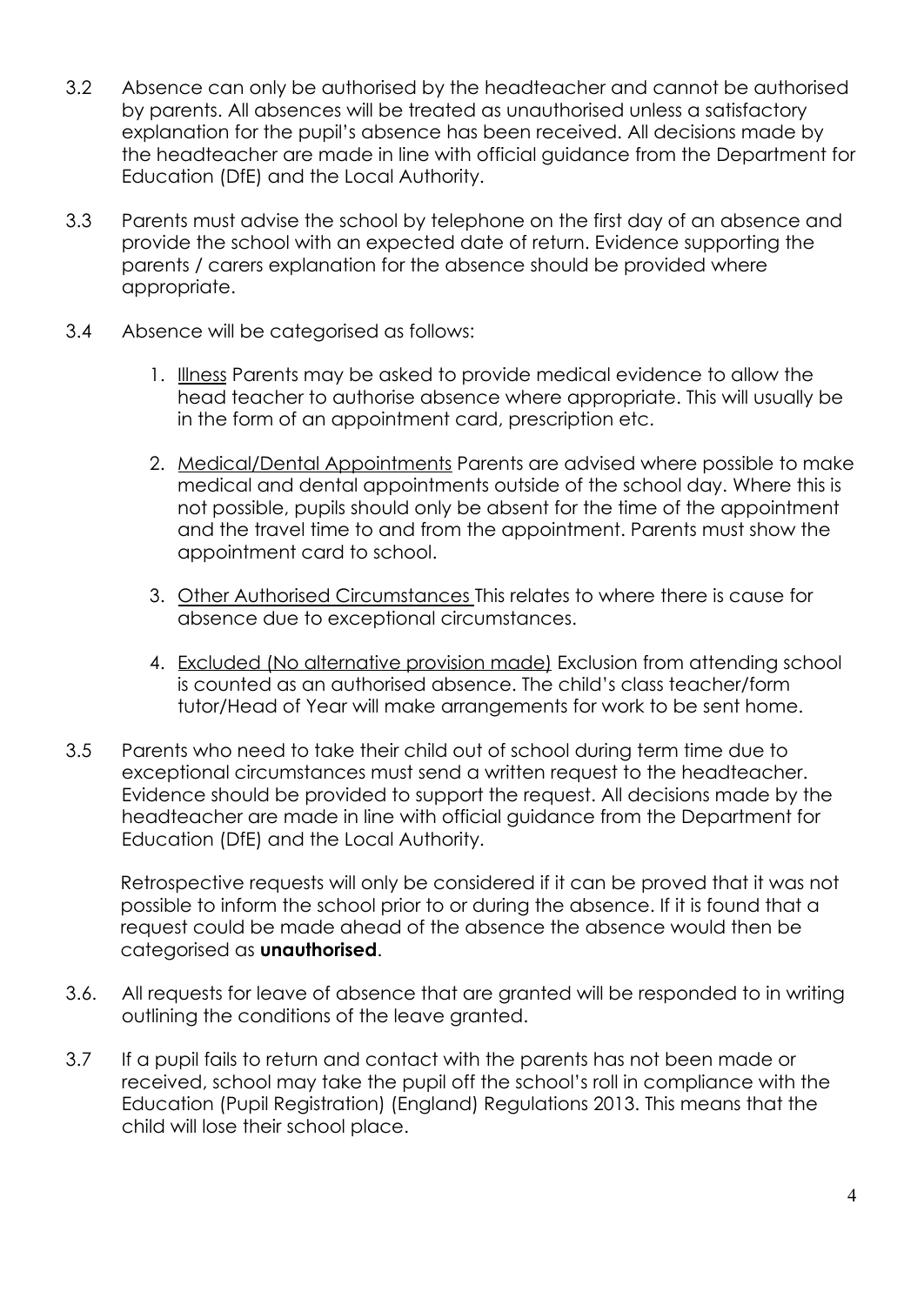- 3.8 If the permission to take leave is not granted and the parent takes their child out of school the absence will be **unauthorised**. In such cases this results in the local authority issuing a Penalty Notice. Other legal sanctions (including prosecution in the magistrates court) may result.
- 3.9 **Religious Observance** Medlock acknowledges the multi-faith nature of British society and recognises that on some occasions, religious festivals may fall outside school holiday periods or weekends. Where this occurs, parents may request leave of absence only for dates 'exclusively set apart by the religious body', meaning requests will only be granted for the day the festival is being observed. It can not be granted on days around the festival for travel etc. In responding to a request, Medlock Primary School may consult SACRE or other official bodies to confirm the legitimacy of a request.
- 3.10 **Late Arrival** Registration begins at **8.45am** and closes at **8.55am** pupils arriving after this time will be marked as present but arriving late (code L). The register will close at **9.10am** pupils arriving after the close of register will be recorded as late, (code U) this is not authorised and will count as an absence for that school session and statutory action may be taken where appropriate.

On arrival after the close of the register, pupils must immediately report to the school office to ensure the register is amended. This is for health and safety purposes as well as logging the late attendance.

The absence will only be authorised if a satisfactory explanation for the late arrival can be provided, for example, attendance at a medical appointment.

Evidence to support such explanations is routinely sought.

The absence will be recorded as **unauthorised** if the pupil has arrived late without justifiable cause.

3.11 **Unauthorised absence -** Absence will not be authorised unless parents have provided a satisfactory explanation and that it has been accepted as such by the headteacher.

Examples of unsatisfactory explanations include:

- A pupil's/family member's birthday
- Shopping (including shopping for school items like uniform or shoes)
- Having their hair cut
- Closure of a sibling's school for INSET (or other) purposes
- "Couldn't get up"
- Illness where the child is considered well enough to attend school
- Family holiday
- 3.12 **Traveller Absence** It is expected that Traveller children, in common with all other children, are to attend school as regularly and as frequently as possible.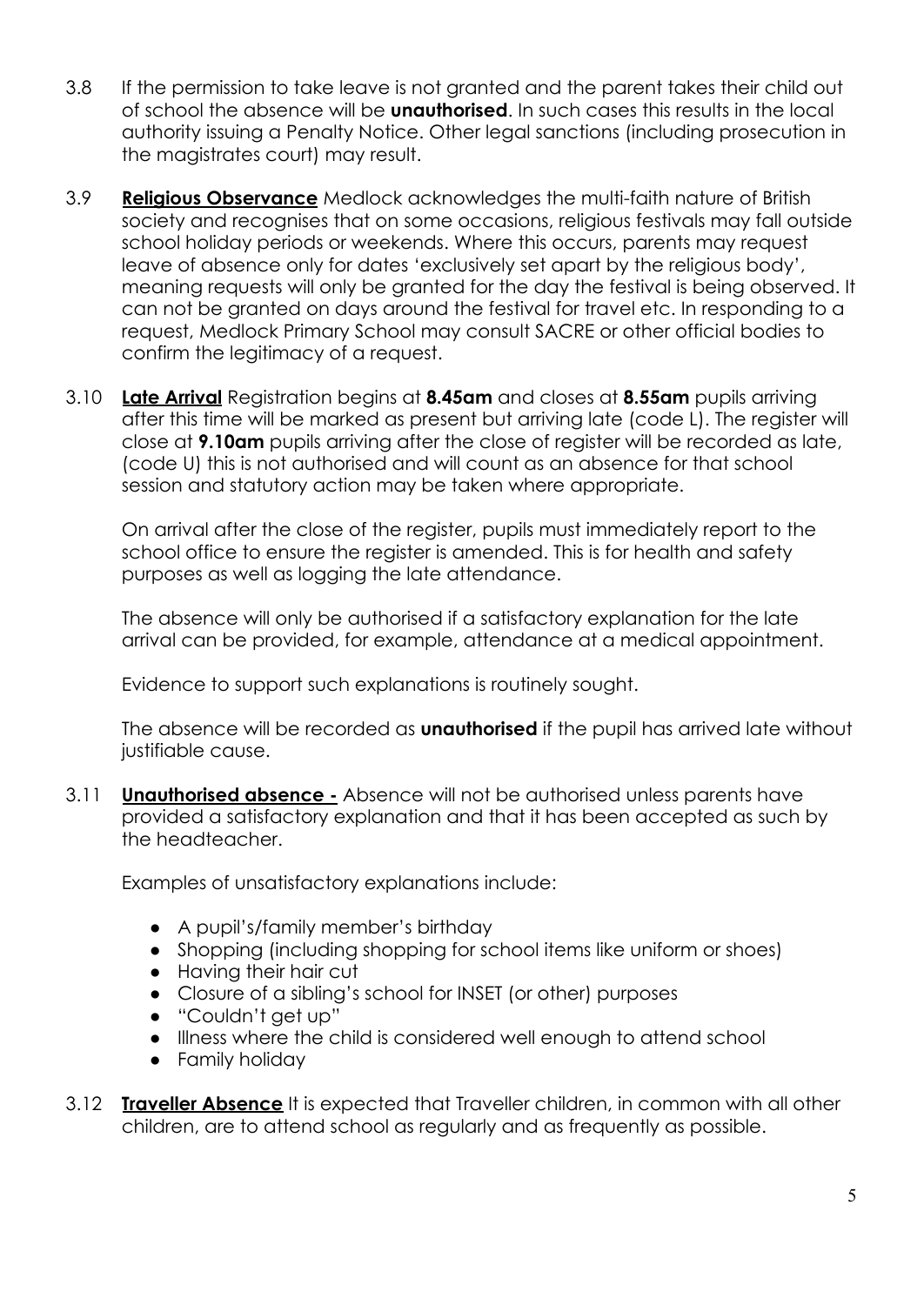To protect Traveller parents from unreasonable prosecution for non-attendance, the Education Act 1944, section 86, states that a Traveller parent is safe from prosecution if their child accrues 200 attendances (i.e. 200 half days) in a year. This is only when the family are engaged in a trade or business that requires them to travel and when the child is attending school as regularly as that trade permits.

When in or around Manchester, if a family can reasonably travel back to their Base School (see below) then the expectation is that their child will attend full-time.

Medlock will be regarded as the base school if it is the school where the child normally attends when they are not travelling. However, the pupil must have attended in the last 12 months. Traveller children can register at other schools temporarily while away from there base school, in such cases, the pupil's school place at Medlock will be kept open for them whilst travelling. This is to protect them from unfairly losing their place at their school of usual attendance.

Medlock can only effectively operate as the child's base school if it is engaged in on-going dialogue with Traveller families. This means that parents must:

- advise of their forthcoming travelling patterns before they happen
- inform the school regarding proposed return dates

Medlock will authorise absence of Traveller children if we are satisfied that a family is travelling for work or trade purposes and has given indication that they intend to return.

Traveller children will be recorded as attending an approved educational activity when:

- The child is on roll and attending another visited school
- Undertaking supervised educational activity under the jurisdiction of another Local Authority's Traveller Education Service
- The child is undertaking computer based distance learning that is time evidenced

Where Traveller children are registered pupils at a school and are known to be present either at a site (official or otherwise) or in a house and are not attending school, the absence will be investigated in the same way as that for any pupil and appropriate statutory action may be undertaken.

#### **4. Deletions from the Register**

- 4.1 In accordance with the Education (Pupil Registration England) Regulations 2013, pupils will only be deleted from the register when one of the following circumstances applies:
	- The school is replaced by another school on an School Attendance Order
	- The School Attendance Order is revoked by the local authority
	- The pupil has ceased to be of compulsory school age
	- Permanent exclusion has occurred and procedures have been completed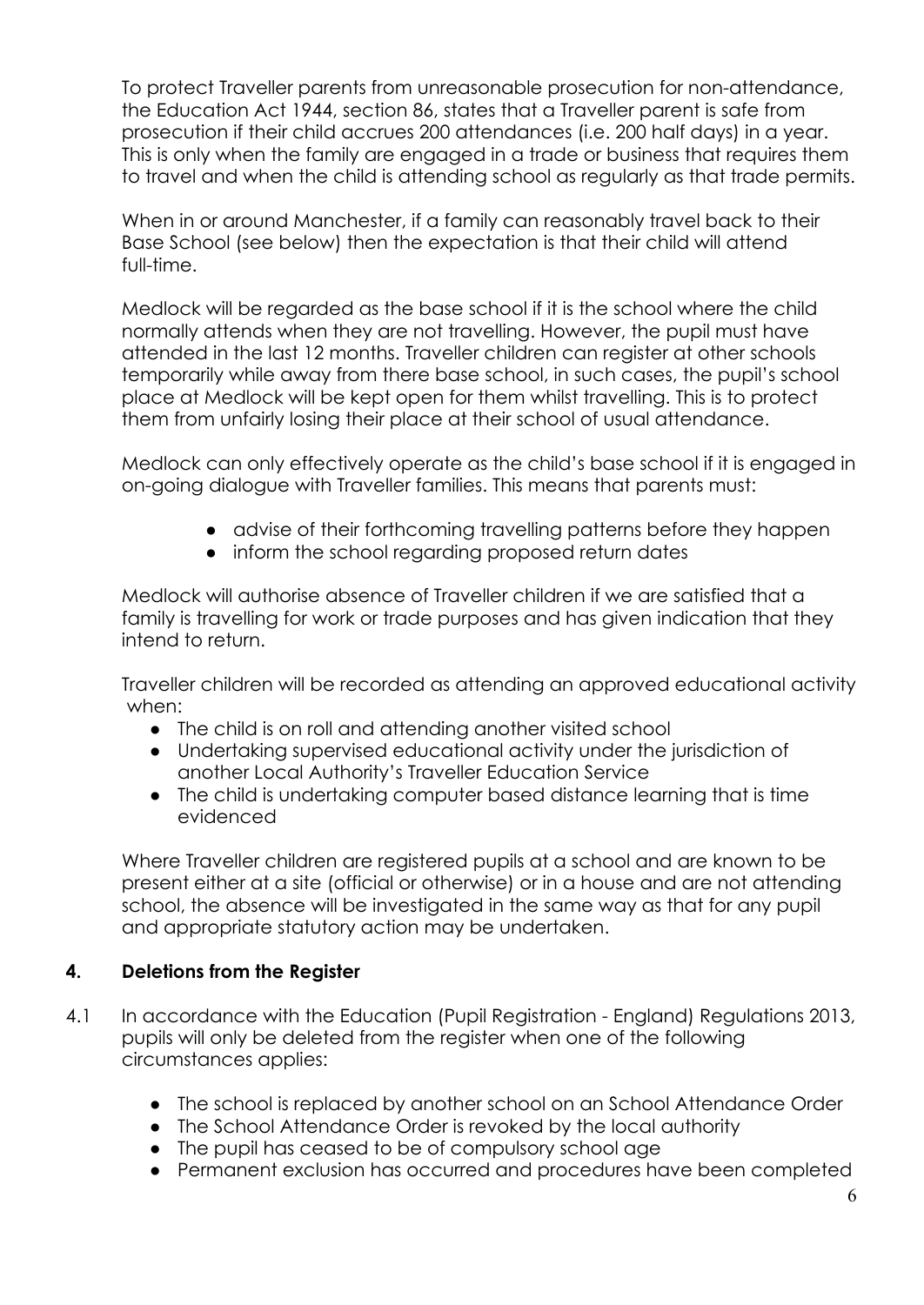- Death of a pupil
- Transfer between schools
- Pupil withdrawn to be educated outside the school system
- Failure to return from an extended holiday after both the school and the local authority have tried to locate the pupil
- A medical condition prevents their attendance and return to the school before ending compulsory school-age
- In custody for more than four months (in discussion with The Youth Offending Team)
- 20 days continuous unauthorised absence and both the local authority and school have tried to locate the pupil
- Left the school but not known where he/she has gone after both the school and the local authority have tried to locate the pupil

Medlock will follow Manchester City Council's Children Missing Education Protocol when a pupil's whereabouts is unknown.

#### **5. Roles and Responsibilities**

5.1 Medlock believes that improved school attendance can only be achieved if it is viewed as the shared responsibility of the school staff, governors, parents, pupils and the wider school community.

As such, the **Governing Body** will:

- Ensure that the importance and value of good attendance is promoted to pupils and their parents
- Annually review the school's Attendance Policy and ensure the required resources are available to fully implement the policy
- Identify a member of the governing body to lead on attendance matters (as part of Safeguarding)
- Ensure that the Registration Regulations, England, 2013 and other attendance related legislation is complied with
- Agree school attendance targets and submit these to the Local Authority within the agreed timescale each year and where appropriate link these to the Performance Management of Senior Leadership within the school
- Monitor the school's attendance and related issues through termly reporting at Governing Body Meetings
- Ensure that attendance data is reported to the Local Authority or Department for Education as required and on time
- Ensure that there is a named member of staff in the school office to monitor, report and action support on attendance,
- Ensure that the school has clear systems to report, record and monitor the attendance of all pupils, including those who are educated off-site
- Ensure that there are procedures for collecting and analysing attendance data frequently to identify causes and patterns of absence
- Ensure that data is understood and used to devise solutions and to evaluate the effectiveness of interventions

#### 5.2 The **Leadership Team** will: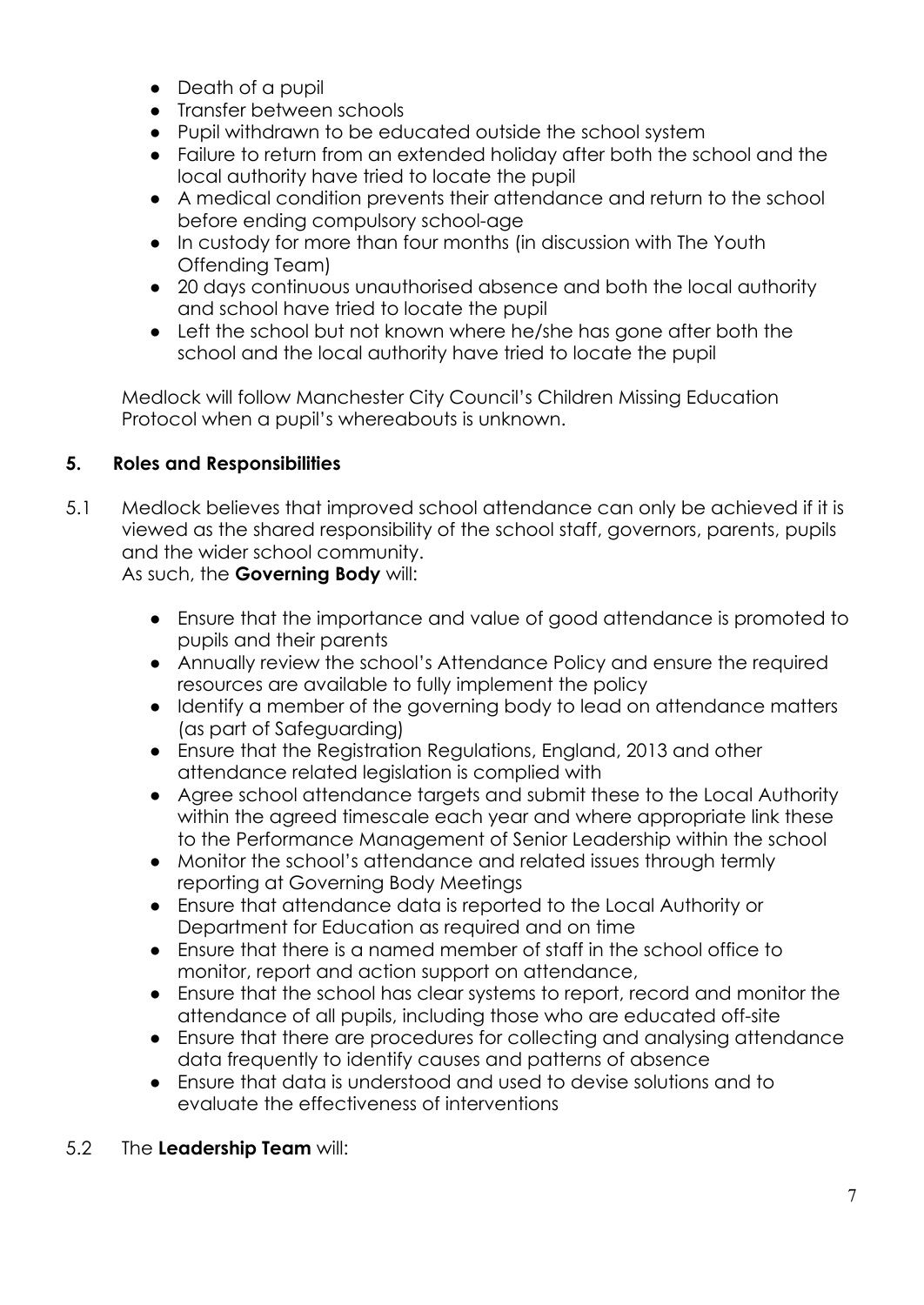- Actively promote the importance and value of good attendance to pupils and their parents
- Form positive relationships with pupils and parents
- Ensure that there is a whole school approach which reinforces good school attendance; with good teaching and learning experiences that encourage all pupils to attend and to achieve
- Monitor the implementation of the Attendance Policy and ensure that the policy is reviewed annually
- Ensure the school office is able to put the resources in place for daily 'first day of absence' calling in which the office telephones the homes of all absent children on the first day of absence (and in some cases subsequent days of absence) to ascertain the nature and length of the absence.
- Ensure that all staff are aware of the Attendance Policy and adequately trained to address attendance issues
- Ensure that the Registration Regulations, England, 2013 and other attendance related legislation is complied with
- Ensure that there is a named senior manager to lead on attendance and allocate sufficient time and resource
- Return school attendance data to the Local Authority and the Department for Education as required and on time
- Report the school's attendance and related issues through termly reporting to the Governing Body and half termly tracking
- Ensure that systems to report, record and monitor the attendance of all pupils, including those who are educated off-site are implemented
- Ensure that attendance data is collected and analysed frequently to identify causes and patterns of absence
- Interpret the data to devise solutions and to evaluate the effectiveness of interventions
- Develop a multi-agency response to improve attendance and support pupils and their families
- Document interventions used to a standard required by the local authority should legal proceedings be instigated

## 5.3 **Class Teachers** will:

- Actively promote the importance and value of good attendance to pupils and their parents
- Form positive relationships with pupils and parents
- Contribute to a whole school approach which reinforces good school attendance; with good teaching and learning experiences that encourage all pupils to attend and to achieve
- Comply with the Registration Regulations, England, 2013 and other attendance related legislation
- Implement systems to report, record and monitor the attendance of all pupils, including those who are educated off-site
- Contribute to the analysis of attendance data to identify causes and patterns of absence
- Work with other agencies to improve attendance and support pupils and their families
- Document interventions used to a standard required by the local authority should legal proceedings be instigated.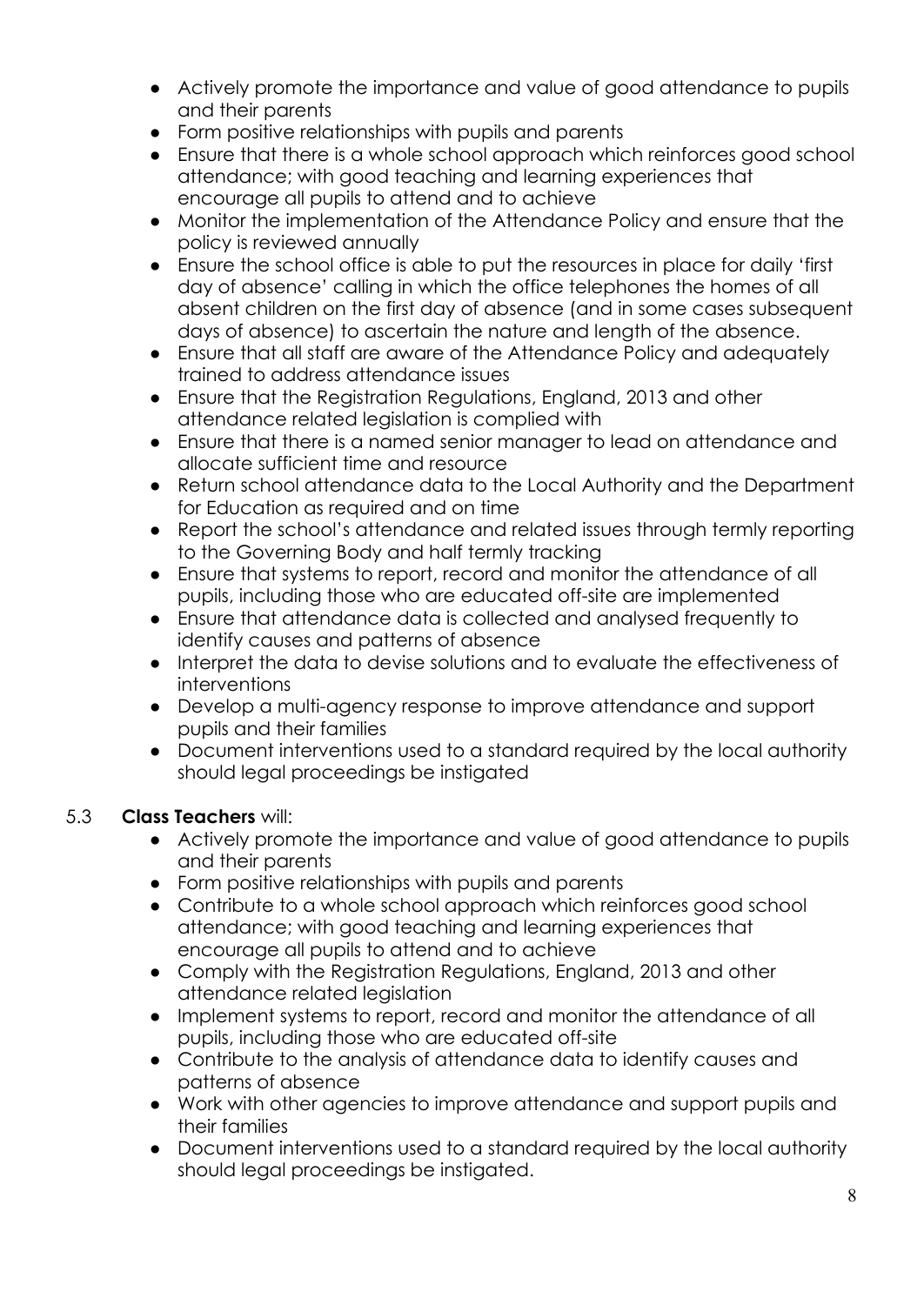- 5.4 Request that **Parents** will:
	- Talk to their child about school and what goes on there. Take a positive interest in their child's work and educational progress
	- Instil the value of education and regular school attendance within the home environment
	- Encourage their child to look to the future and have aspirations
	- Contact the school if their child is absent to let them know the reason why and the expected date of return. Follow this up with a written explanation.
	- Try to avoid unnecessary absences. Wherever possible make appointments for the Doctors, Dentists etc. outside of school hours
	- Ask the school for help if their child is experiencing difficulties
	- Inform the school of any change in circumstances that may impact on their child's attendance
	- Support the school; take every opportunity to get involved in their child's education, form a positive relationship with school and acknowledge the importance of children receiving the same messages from both school and home
	- Encourage routine at home, for example, bedtimes, homework, preparing school bag and uniform the evening before
	- Not keep their child off school to go shopping, to help at home or to look after other members of the family
	- Avoid taking their child out of school during term-time, where this is unavoidable, and only in exceptional circumstances send a written leave request to the headteacher.

#### **6. What Support Can Look Like**

Supporting families to ensure their children come to school every day can take many forms. Medlock Primary School will work with families on a range of strategies including but not only:

- home visits
- regular calls
- subsidised access to breakfast club
- link support staff
- Parental incentives
- Child incentives and rewards

#### **7. Using Attendance Data**

- 7.1 Pupil's attendance will be monitored and may be shared with the Local Authority and other agencies if a pupil's attendance is a cause for concern.
- 7.2 The Attendance Lead (based in the school office) will monitor attendance. Half termly reports are produced to track groups in order for targeted action. Reports are then presented at Governors Meetings alongside actions for discussion. In conjunction with class teachers, individual pupils are identified and bespoke support is initiated at the earliest opportunity.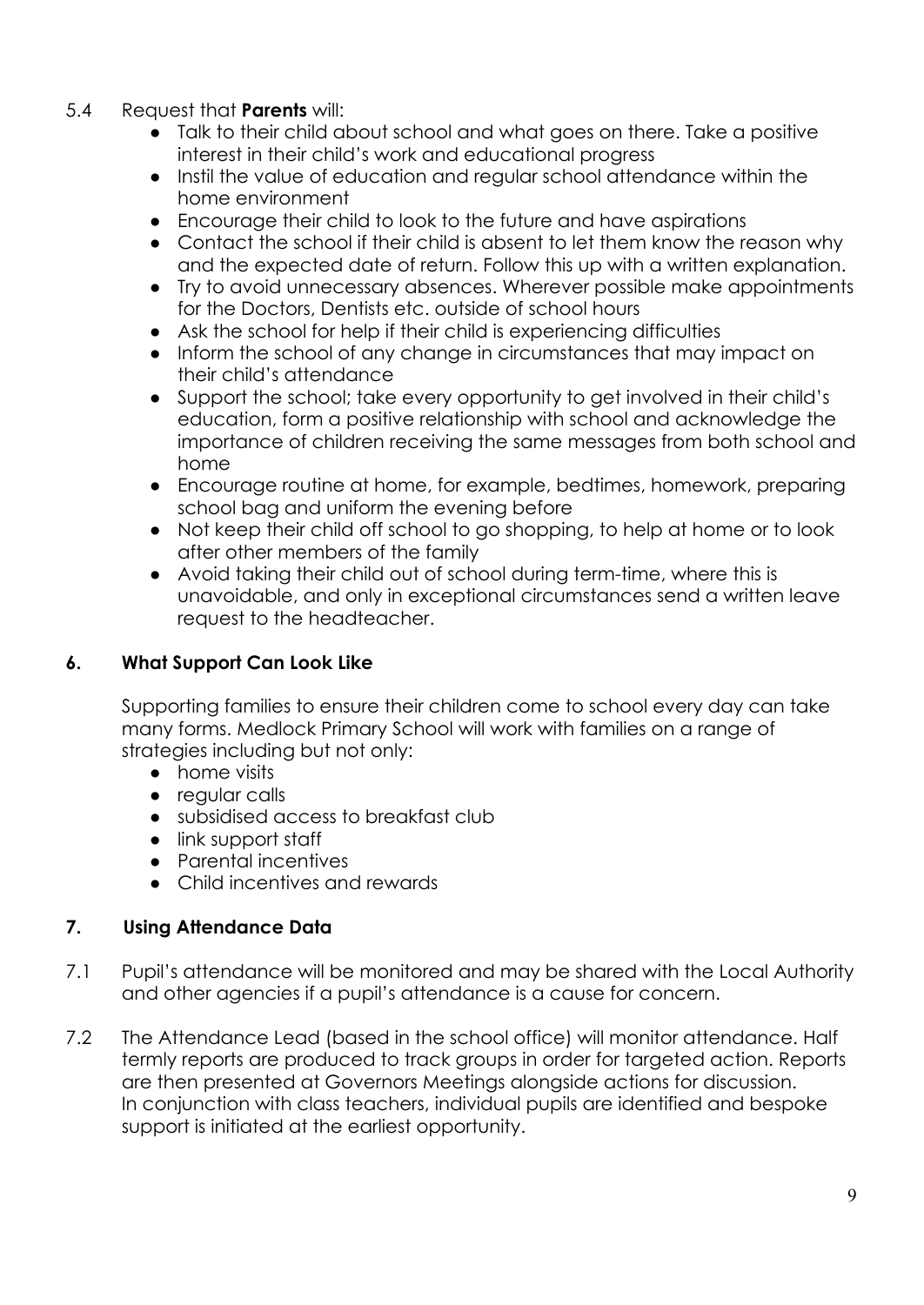- 7.3 Attendance data will also be used to identify emerging patterns and trends to inform whole school strategies to improve attendance and attainment.
- 7.4 Medlock will share attendance data with the Department for Education and the local authority as required.
- 7.5 All information shared will be done so in accordance with GDPR legislation.

#### **8. Support Systems**

- 8.1 School recognise that poor attendance is often an indication of difficulties in a child's life. This may be related to problems at home and or in school. Parents should make school aware of any difficulties or changes in circumstances that may affect their child's attendance and / or their behaviour in school, for example, bereavement, divorce / separation, incidents of domestic abuse. This will help the school identify any additional support that may be required.
- 8.2 Medlock also recognises that some pupils are more likely to require additional support to attain good attendance, for example, those pupils with special educational needs, those with physical or mental health needs, migrant and refugee pupils and looked after children (LAC).
- 8.3 The school will implement a range of strategies to support improved attendance. Strategies used could include (but are not limited to):
	- Discussion with parents and pupils
	- Attendance panels
	- Parenting contracts
	- Referrals to support agencies
	- Pupil Voice Activities
	- Pastoral support staff or peer delivered
	- Taught session on attendance (whole class / small group / individual / assembly)
	- Reward systems
	- Additional learning support
	- Home visits
	- Community support
	- Paired parent support
	- Reintegration support packages
- 8.4 Support offered to families will be child centred and planned in discussion and agreement with both parents and pupils.
- 8.5 Where parents fail or refuse to engage with the support offered and further unauthorised absence occurs, Medlock will consider the use of legal sanctions.

## **9. Legal Sanctions**

9.1 **Prosecution** Where intervention fails to bring about an improvement in attendance, the Local Authority will be notified and legal action in the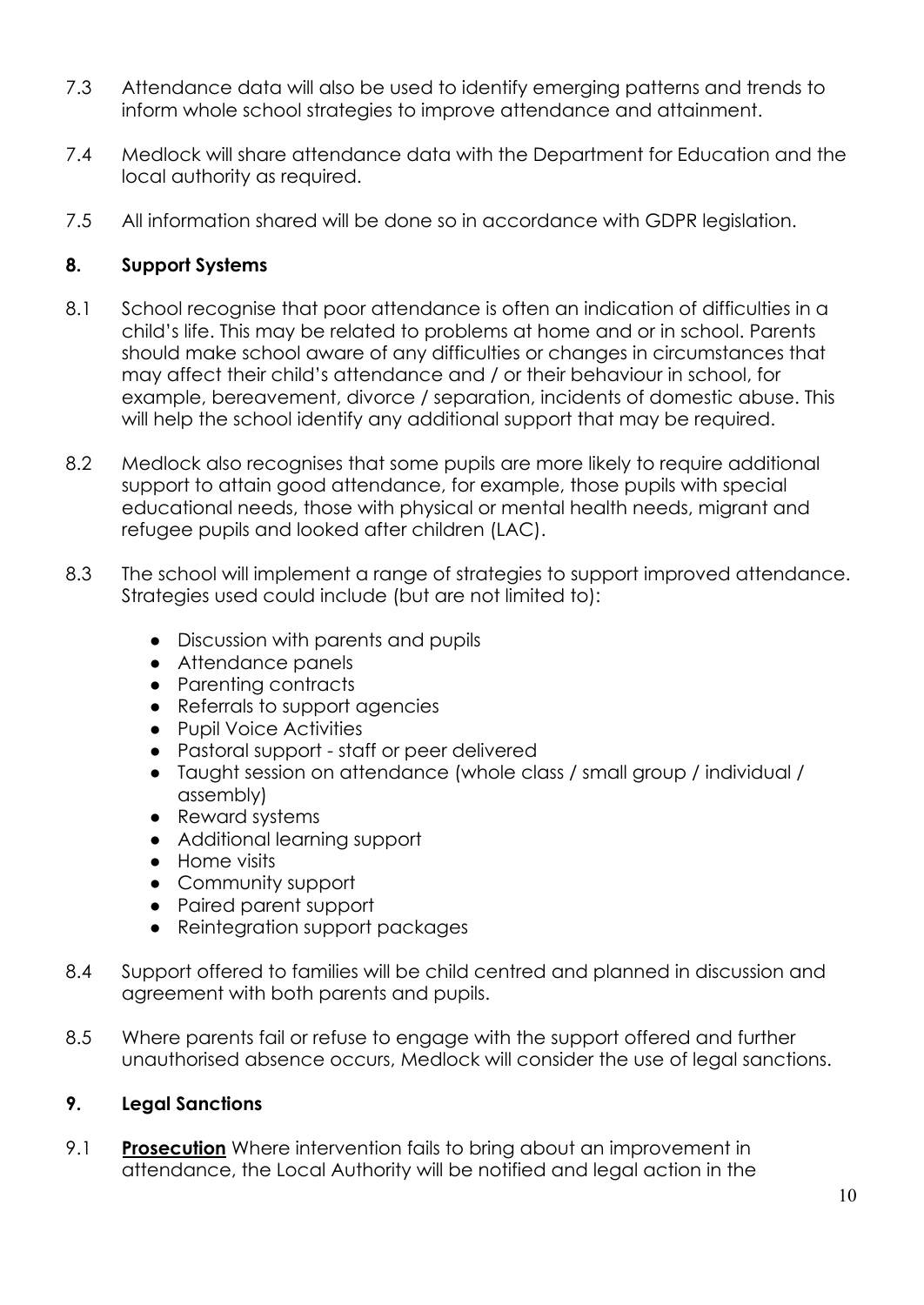Magistrates' Court may be taken. The school will provide the Local Authority with evidence required for a prosecution under Section 444 of the Education Act 1996 and will appear as a prosecution witness if required by the court. This is to ensure that parents realise their own responsibilities in ensuring attendance at school and most importantly about returning children to education.

- 9.1.1 Section 444 of the Education Act 1996 states that if a parent fails to ensure the regular school attendance of their child if he/she is a registered pupil at a school and is of compulsory school age, then they are guilty of an offence.
- 9.1.2 A parent found guilty of this offence can be fined up to £2500 and / or be imprisoned for a period of three months.
- 9.1.3 Alternatives to Section 444 prosecution are Parenting Contracts, Penalty Notices or an Education Supervision Order.
- 9.2 **Parenting Contracts** (Anti Social Behaviour Act 2003) A Parenting contract is a voluntary agreement between school and the parent, it can also be extended to include the child and any other agencies offering support to resolve any difficulties leading to improved attendance.

The contract will outline attendance targets and will detail agreed actions that will help to achieve the target. The contract will be reviewed regularly.

The contract can be used as evidence in a prosecution should parents fail to carry out agreed actions.

- 9.3 **Penalty Notices** (Anti Social Behaviour Act 2003) Penalty Notices will be considered when:
	- A pupil is absent from school and the absence has not been authorised by the school
	- A pupil has accrued unauthorised absence without reasons provided and/or accepted as exceptional by the headteacher.

A Penalty Notice gives the parent the opportunity to discharge themselves of their legal responsibility if a £120 fine is paid within 28 days, reduced to £60 if paid within 21 days of the date the Notice was issued.

Failure to pay the Penalty Notice may result in a prosecution under Section 444 of the Education Act 1996.

Penalty Notices will be used in accordance with Manchester City Council's Penalty Notice Protocol.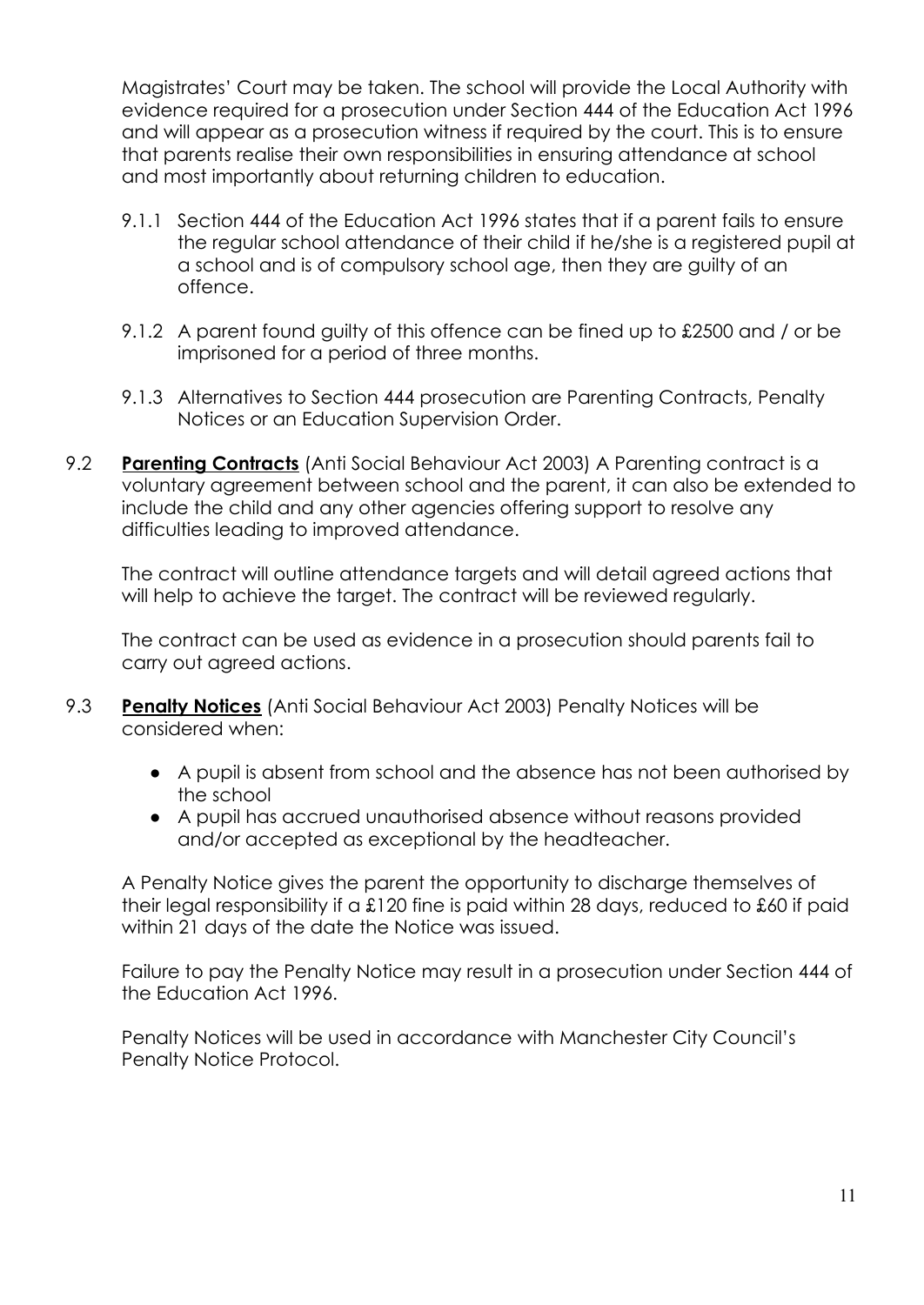## **Appendix 1**

Escalation of Attendance Interventions

Pupils with attendance between 97 to 95%

Class teacher will speak to the pupil to:

- Confirm with the pupil the reason for any absences and offer any support that may be required
- Update the pupil on other work they have missed and support any catch up required
- Liaising with home and attendance lead, set an individual attendance target for the pupil using sessions rather than percentages that will see the pupil move to the band above

In addition, where unauthorised absence has occurred or attendance has not improved following the review with the pupil, a letter will be sent to parents advising of concern and outlining the parents' responsibilities

Where improvement has not occurred following this intervention, parents will be invited to a meeting where the possible outcomes will be:

- All parties confident that issues have been resolved and the attendance will improve.
- Parenting contract agreed
- Penalty Notice 15 school day monitoring period commences
- Agree a review date

Where parents fail to attend the meeting without a satisfactory reason and unauthorised absence has occurred, the penalty notice monitoring period will automatically commence.

The class teacher will be responsible for all action at this level. Class teachers will liaise with attendance lead to ensure whole school approach. Actions and outcomes to be recorded.

A member of the Senior Leadership Team will monitor the effectiveness of interventions. This will be used to review and inform whole school strategies and will also have links to performance management.

Pupils with attendance below 95%

Attendance lead will liaise with home to:

- Identify underlying home / school issues that may be causing the pupil's absence
- Review the pupil's academic progress and make links to the pupil's attendance eg. If you attended all your classes you could achieve…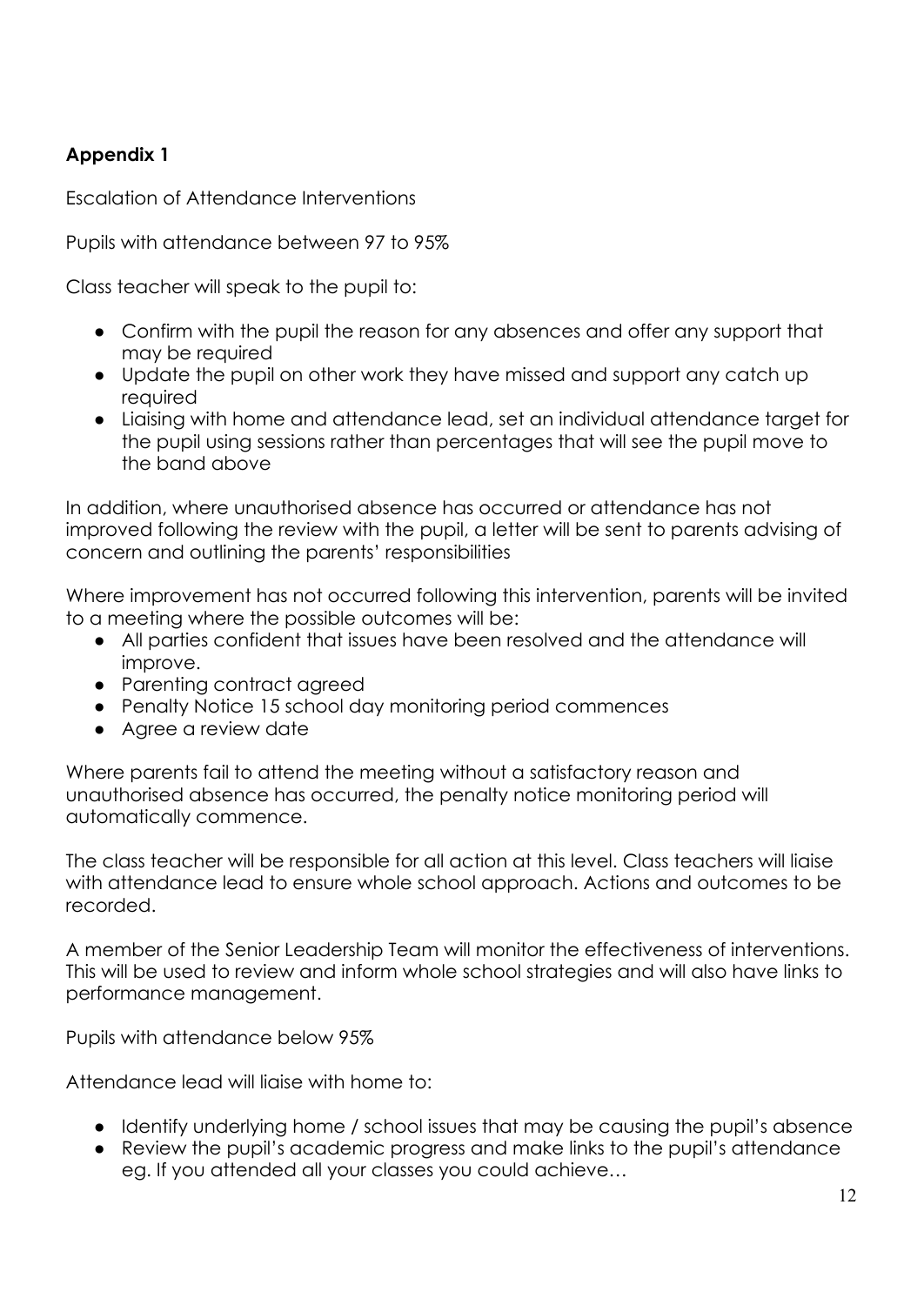- Make arrangements for the pupil to catch up on work they have missed
- Implement a Pastoral Support Plan or review other existing pupil plan to include support to improve attendance
- Set an individual attendance target for the pupil using sessions rather than percentages that will see the pupil move to the band above
- Agree a review date

In addition, where unauthorised absence has occurred or attendance has not improved following the review with the pupil, a letter will be sent to parents advising of concern and outlining the parents' responsibilities.

If improvement has not occurred following this intervention, parents will be invited to a meeting where the possible outcomes will be:

- All parties confident that issues have been resolved and the attendance will improve.
- Parenting contract agreed
- Penalty Notice 15 school day monitoring period commences
- Agree a review date

Where parents fail to attend the meeting without a satisfactory reason and unauthorised absence has occurred, the penalty notice monitoring period will automatically commence.

Where these interventions have already been implemented and have had unsatisfactory impact, the parent will be invited to an Attendance Panel where the possible outcomes will be:

- Early Help referral
- Refer to the Local Authority to initiate legal proceedings

Where a parent fails to attend the meeting without providing a satisfactory reason, a minimum of two home visits with the purpose to engage with the parent will be carried out prior to referral to the Local Authority.

A member of the Senior Leadership Team will monitor the effectiveness of interventions. This will be used to review and inform whole school strategies and will also have links to performance management.

Pupils with attendance below 90%

Pupils who have attendance below 90% are considered to be persistently absent from school. The Attendance lead will then:

- Ensure that the pupil has already spoken to a member of staff at the stages proceeding intervention.
- Obtain records of previous contact and interventions as set out in AMBER and escalate accordingly.
- Ensure that weekly contact occurs with the pupil either individually or within a small group to address themed issues.